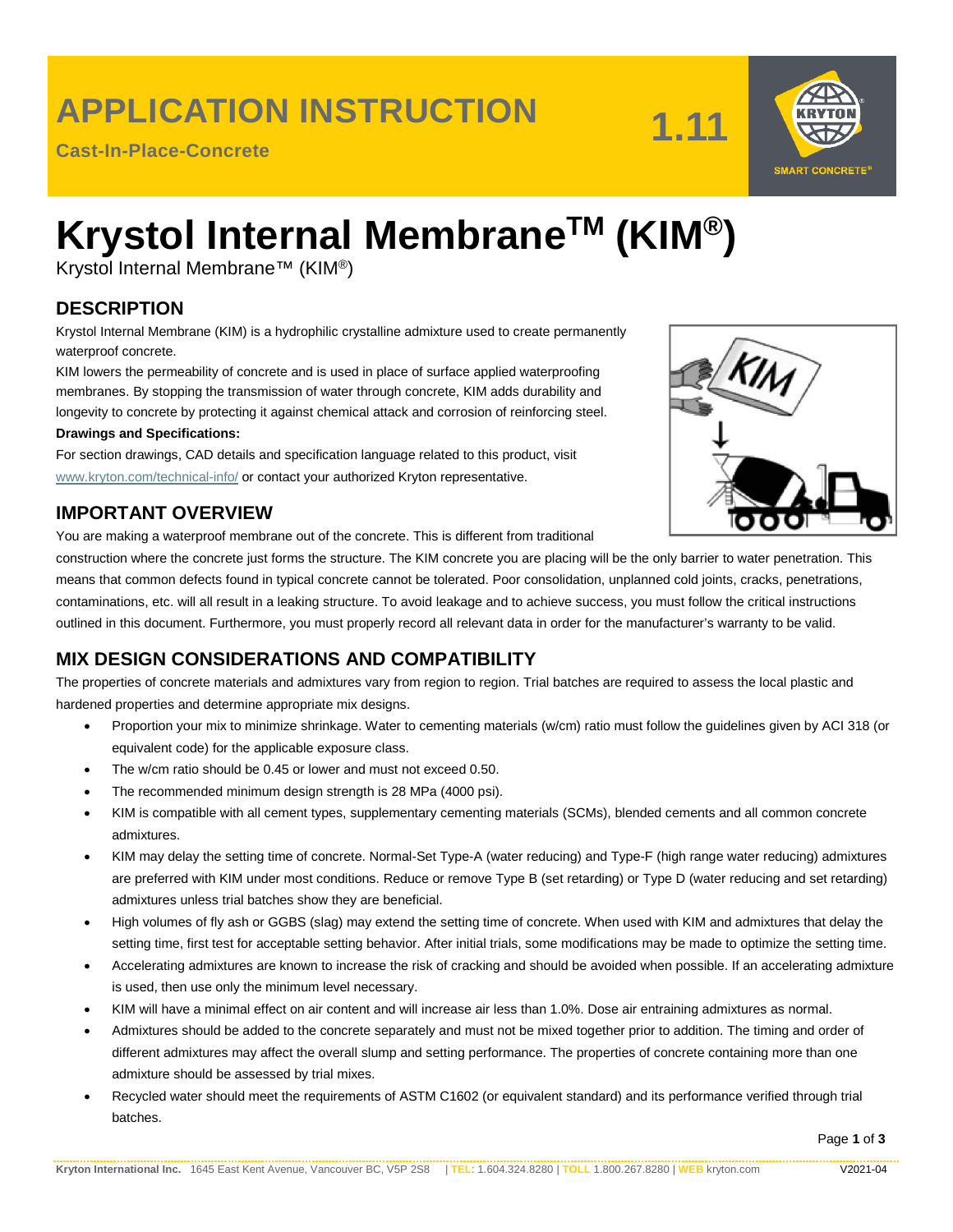# **APPLICATION INSTRUCTION**

**Cast-In-Place-Concrete**





#### **PRE-POUR SITE MEETINGS**

The Site Superintendent must arrange and attend a meeting that includes a Kryton representative, the concrete supplier and applicable representatives of the forming, placing and finishing contractors. The meeting needs to be scheduled well in advance of the initial concrete placement in order to communicate any modifications required for a successful concrete project. Discussion will include the following:

- Questions regarding KIM Application Instructions (this document) and the KIM Best Practices Guide.
- Importance of controlling water content and workability of the concrete.
- Importance of proper placement and consolidation of the concrete.
- Importance of proper curing procedures.
- Delayed setting times of KIM concrete, particularly in cold weather.
- Review of how set delay may affect form pressure, stripping schedules and slab finishing.
- Construction joint details using the Krystol Waterstop System.
- Tie hole and penetration details using the Krystol Waterstop System.
- Spacing and treatment of shrinkage control joints.
- Use of Krystol Leak Repair System for repair of deficiencies.
- Review of Krystol Assurance Program documents (if applicable).

#### **CONSTRUCTION JOINTS & DETAILS**

Construction Joints and Details need to be treated using the Krystol Waterstop System to create a watertight structure. The following Application Instructions need to be referenced based on the selected detail:

- Cast-in-Place: Application Instruction 4.11, 4.12\*, 4.15 or 4.16\*.
- Control Joints: Application Instruction 4.14.
- Shrinkage control joints should be spaced to ACI requirements or closer to control random cracking. Typical wall sections should have shrinkage control joints spaced to prevent random cracking, usually every 3-5 m (10-16 feet).
- Suspended Slabs: Application Instruction 4.31.
- Tie holes and penetrations: Application Instruction 4.17\*.

\*May require minor modifications to concrete forms dependent on waterproofing joint detail selected.

#### **BATCHING AND ON SITE DOSING**

- Ensure drum is empty of water prior to batching.
- If adding KIM on-site, premeasure the required KIM material and carry on the truck.
- If possible, add only a portion of the specified high range water reducing admixture when batching and send the rest to the jobsite to be added as needed just prior to unloading.
- KIM is kg-for-kg (lb-for-lb) the best crystalline admixture available and dosage may vary based on mix design, project conditions and risk. Dose at the specified rate of addition to a maximum of 8 kg/m<sup>3</sup> (13.5 lb/yd<sup>3</sup>). Consult your Kryton representative for guidance.
- KIM in pulpable bags can be thrown un-opened into the concrete mixer. These bags are designed to disintegrate in the mixer. Before opening KIM pails, loosen compacted material by turning the pail over once or twice. Dispense directly into concrete mixer. Mix concrete at medium to high speed for 1 minute per  $m<sup>3</sup> (yd<sup>3</sup>)$  in the batch and a minimum of 3 minutes.
- When using pulpable bags, conduct trials to ensure that your mix design produces sufficient shear to pulp the bags. Generally, lower slumps will provide higher shear. If bags do not fully disintegrate, it is recommended to open, empty and discard the pulpable bags.
- KIM may be added at any time during the batching process. Note that adding KIM as your first admixture will tend to minimize any effects on plastic properties.
- The addition of water without supervision and approval may void the manufacturer's warranty.
- Store any unused portions in an airtight container to prevent moisture contamination.